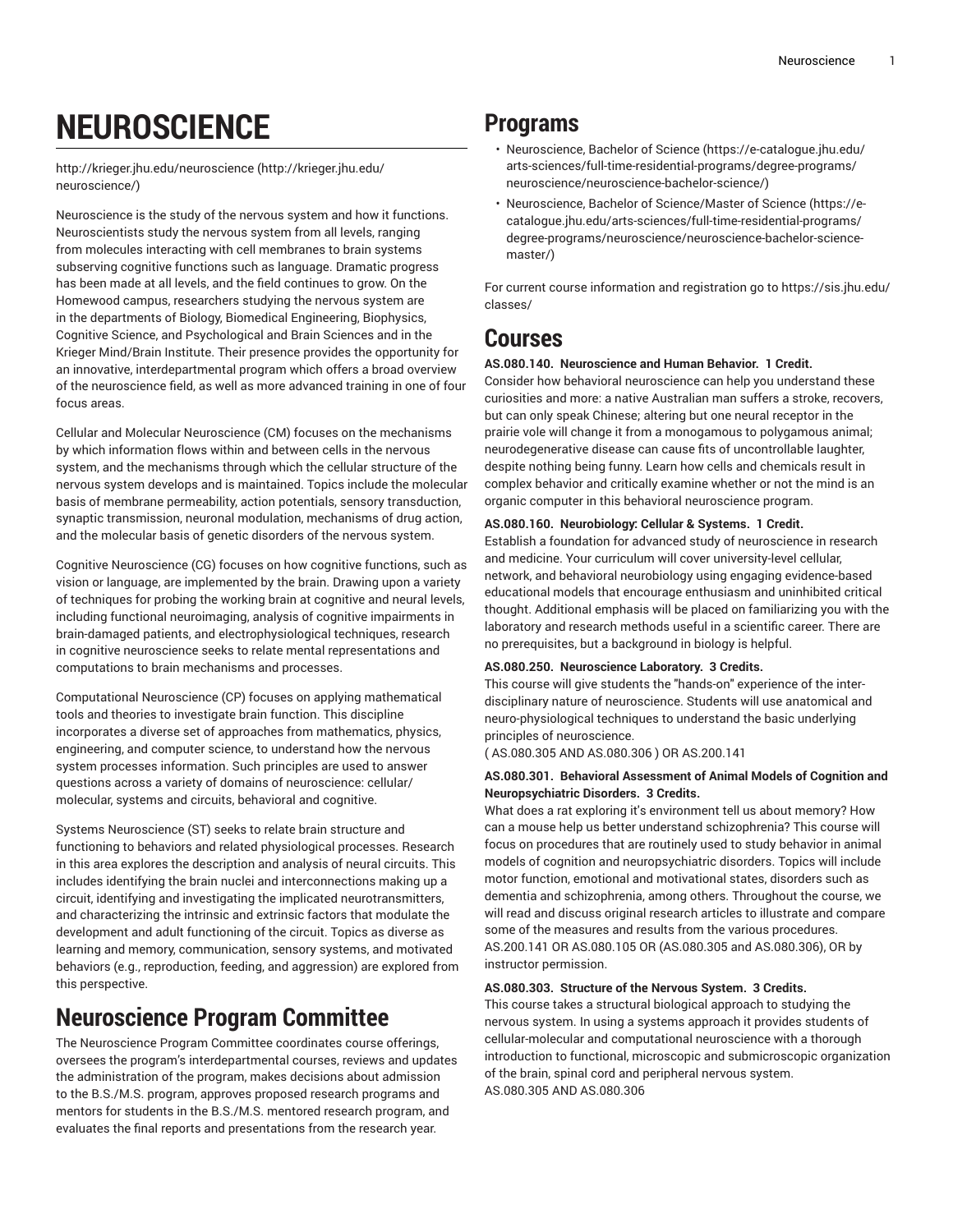# **AS.080.304. Neuroscience Learning and Memory. 3 Credits.**

This course is an advanced survey of the scientific study of learning and memory. Different perspectives will be used to review the science of learning and memory including the cellular-molecular basis of synaptic plasticity, the functional circuitry involved in learning and memory and memory systems in the brain. The course is designed to provide a deep understanding of the issues and current debates in learning and memory research and focuses specifically on animal models of memory and memory impairment. This is an interactive lecture course with a strong emphasis on student participation.

AS.200.141 OR ( AS.080.305 AND AS.080.306 ) OR ( AS.020.312 AND AS.020.306 ) or instructor permission.

#### **AS.080.305. Neuroscience: Cellular and Systems I. 3 Credits.**

(Formerly Nervous Systems I) Neuroscience: Cellular and Systems I is a fully integrated, two-semester course that surveys the cellular and molecular biology of neurons as well as the structure and function of the nervous system. Students must register for Neuroscience: Cellular and Systems II offered in the second term. Course open to JHU undergraduates only.

AS.080.203 OR AS.050.203 OR AS.200.141 OR AS.080.105 OR AS.050.105 or instructor permission.

#### **AS.080.306. Neuroscience: Cellular and Systems II. 3 Credits.**

(Formerly Nervous Systems II) Neuroscience: Cellular and Systems II uses the functional organization of the somatosensory system as a means to examine mechanisms of neutral development. Generation and maturation of neurons, guidance of axons, formation of synapses and the regressive events that shape the adult nervous system will be examined. At the same time we will explore the structure and function of brain regions that allow us to feel pain and temperature, detect vibration, recognize shape and perceive where we are in space. Finally, the singleneuron events that lead to adaptive changes in function will be explored in the context of central nervous system control of movement and of higher order functions of speech and memory. Students who do not register for Neuroscience: Cellular and Systems I offered during the first term should not register for this class. AS.080.305

#### **AS.080.308. Neuroeconomics. 3 Credits.**

Every day decisions often require us to weigh the costs and benefits of engaging in a particular course of action in order to obtain some expected outcome. Unfortunately, we often lack the information necessary to obtain our desired goal with complete certainty. Economists have long been interested in understanding human decision-making under these circumstances. In parallel, neuroscientists have made great strides at describing the underlying neural basis of simple decision-making. However, despite much progress in both fields, our understanding of how the brain makes decisions is incomplete. In order to strengthen and further research in both fields, the interdisciplinary field of Neuroeconomics arose. This course will survey the field of Neuroeconomics focusing on theoretical concepts developed by economists and the role these theories are playing in guiding current experimental neuroscience.

AS.080.306 OR AS.200.141 OR AS.020.312

# **AS.080.310. Synaptic Function and Plasticity. 3 Credits.**

The function of the nervous system is based on synaptic transmission between neurons. Synapses are not static structures, but dynamically change with experience. Experience-dependent synaptic plasticity not only allows proper development of the nervous system in tune with the environment, but also is the basis for learning and memory. This course will cover the structure and function of synapses, and how they are altered by experience to encode information.

(AS.020.305 AND AS.020.306) OR (AS.080.305 AND AS.080.306)

#### **AS.080.314. How to Live a SPECtacular Life. 3 Credits.**

Good mental health is key to living a happy and healthy life. This statement is true whether you are an elementary, middle, high school, or college student. It is also true if you are a recent graduate in the work force, middle aged, retired or elderly. According to the literature, to achieve good mental health you need to focus on the role that the brain plays in our Social, Physical, Emotional and Cognitive (SPEC) health. These are four key components needed to achieve and maintain good mental health. The main focus of the course will be mental health. Using the research, we will come up with tools to help educate individuals, at any point in their lifespan, on how to live a SPECtacular life. Area: Writing Intensive

AS.080.306

# **AS.080.316. Prefrontal Cortex- Computational Models and Neurophysiology. 3 Credits.**

The course will cover the function of the prefrontal cortex. We will discuss various computational models of prefrontal function and neurobiological evidence for these models. The class will consist of lectures, student presentations, and discussions.

AS.080.305 AND AS.080.306 or Instructor Permission.

#### **AS.080.321. Computational Neuroscience. 3 Credits.**

This course is designed to give students an overview of computational neuroscience. The topics discussed will cover many exciting domains of the field including neural coding, decision-making, learning, attention and connectomics. Lectures will be complemented with hands on experience working with computational models using Matlab and/or other programming language. The overarching goal of the course is to increase overall literacy in the field of computational neuroscience and to gain an appreciation of the interplay between experimental and theoretical neuroscience.

AS.080.306 OR AS.200.141. Familiarity with programing in Matlab will be helpful but not necessary.

# **AS.080.326. Neurobiology and Diseases of the Peripheral Nervous System. 3 Credits.**

This course will cover neurobiology and disorders of the peripheral nervous system (PNS). A particular emphasis will be on cellular interactions within the PNS and with target tissues. For example, the two principal components of the peripheral nerves- axons and Schwann cellshave intimate and continuous cellular communications that are critical for physiological function of the PNS. The course will teach how these cellular interactions are developed, maintained throughout life, and are impacted by injury and diseases.

AS.080.305 AND AS.080.306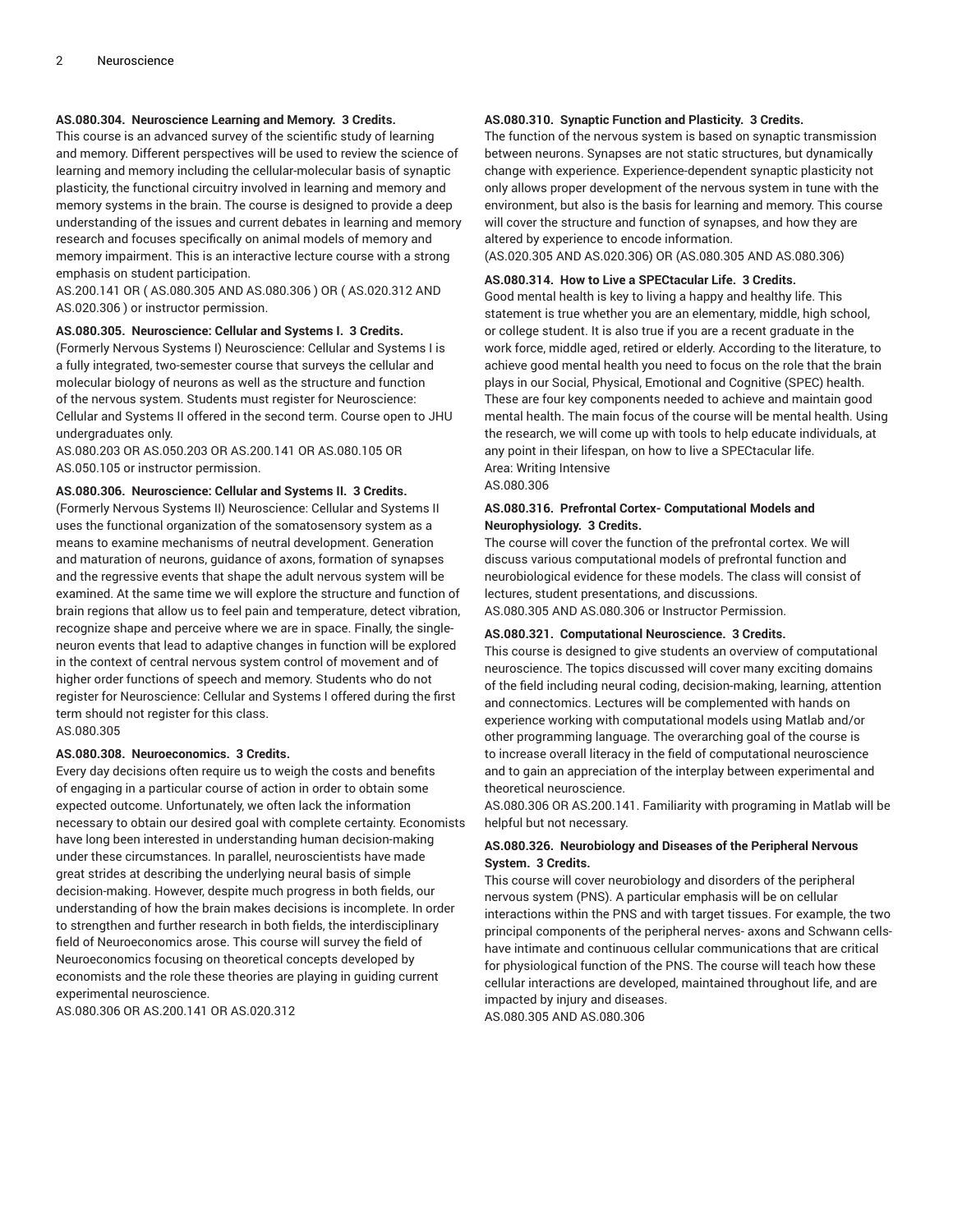#### **AS.080.328. Behavioral Neuroscience Lab. 3 Credits.**

Class designed to give students first-hand knowledge of the behavioral procedures and techniques used to study behavior in the field of neuroscience. Students will gain hands-on experience by carrying out some of the behavioral tasks used to assess animals under specific behavioral domains, discuss why certain aspects (i.e. genotype, environment conditions, group size, etc.) are important factors to consider when designing, planning, and carrying out such experiments, and learn the relevance of behavioral research in translational medicine. AS.200.141 OR AS.200.302 OR AS.080.301 OR (AS.080.305 AND AS.080.306) or permission by instructor.

# **AS.080.334. Unraveling Circuits in Systems Neuroscience- Emerging Techniques. 3 Credits.**

Rapid technological development in neuroscience provides researchers with new tools and strategies to ask important questions about the neural basis of behavior. In this course, we will examine some of these emerging techniques, along with a sampling of the questions they have allowed scientists to answer. We will consider the conceptual insights that arise from answering these questions, as well as investigate the fundamental science behind the cutting-edge techniques that allow us to understand brain function in health and disease. AS.080.305 AND AS.080.306 or Instructor Approval

**AS.080.336. Brain-Body Interactions in Health and Disease. 3 Credits.**

Both classical and recent primary research papers that deal with cross signaling of other major organs with the nervous system, particularly the central nervous system, will be discussed. Students will be exposed to emerging literature on how peptides, signaling molecules, and hormones effect the nervous system function both in health and in diseases. AS.080.305 AND AS.080.306

#### **AS.080.339. Cognitive Neuroscience of Aging. 3 Credits.**

When will I start forgetting things? Do I have Alzheimer's disease? What can I do to minimize the chances I experience cognitive decline with aging? This class will spend a significant amount of time exploring the answers to all of these questions and many more. We will review basic information about cognitive neuroscience techniques such as fMRI, DTI, PET, and EEG and explore how aging changes the brain. The heart of the class will be about cognitive changes with aging with a focus on attention, executive function, memory, and emotion. The class will end with discussions about Alzheimer's disease and Parkinson's disease as well as lifestyle choices that increase/decrease the chances of healthy aging.

Area: Writing Intensive AS.200.141 OR AS.080.306

#### **AS.080.345. Great Discoveries in Neuroscience. 3 Credits.**

This course examines the historical and intellectual context of selected, key advances in neuroscience, how they were made and the impact they had on an understanding of the nervous system. Particular attention will be paid to advances in cellular and molecular neuroscience. Among the topics covered will be the discovery of monoamine neurotransmitters and of endocannabinoids, the role of neurotrophins in neural development, and prion-based diseases of the brain. AS.080.306

# **AS.080.355. Computational Principles of Biological Vision. 3 Credits.**

Even though we take it for granted, vision is a superpower. It is so central to how most of us interact with the world, and so effortless, that we are unaware of the astronomically complex computations that underlie it. There are no computer vision programs that can match the performance of the human visual system in understanding the real, physical, 3D world. On the biological side, vision is the most thoroughly studied sensory system. As such, vision is a rich target for computational understanding of the brain. Vision is the topic that both of us actively study, and remain passionately excited about. In this course, we present our up-to-theminute synthesis of what we consider to be the most important insights into how vision, especially object vision, works, at the level of biological information processing. We believe the result is a coherent, mechanistic account of how the brain transforms images into visual understanding. We know of no textbook that provides a comparable viewpoint. In addition to presenting this visual information processing framework, we hope to teach you how to critically evaluate current research papers within that framework. To this end, we will be incorporating discussions of current research papers into our lectures and assignments. The course will feature a series of weekly lectures (delivered as videos) and a weekly assignment. The weekly assignment will be an essay, and will make up the largest portion of your grade. The remainder of your grade will come from one larger final essay. We will offer 2 weekly, voluntary Zoom meetings to discuss any questions about the material that might have come up.

**AS.080.360. Diseases & Disorders of the Nervous System. 3 Credits.** ( EN.580.421 AND EN.580.422) OR ( AS.020.305 AND AS.020.306 ) OR AS.080.306 or instructor permission.

#### **AS.080.366. Neuroscience of Pain. 3 Credits.**

This course is a systems-oriented course focusing on the basic neural processing of pain signals in both the spinal cord and the brain. Class lectures will cover the anatomical and molecular basis for the transmission and perception of pain signals, basic concepts such as allodynia, hyperalgesia, peripheral and central sensitization, remodeling, the pathophysiology of chronic pain disorders and the cognitive and emotional aspects of pain. We will also discuss the regulation of pain signals by descending systems, and current practices and new advances in the treatment of pain.

#### Area: Writing Intensive

AS.080.305 OR AS.080.306 OR AS.020.312 or permission of instructor.

**AS.080.370. The Cerebellum: Is it just for motor control?. 3 Credits.** The cerebellum is traditionally thought to be involved in movement and motor control, and observations of patients with cerebellar damage do in fact show motor deficits. However, since the proliferation of functional MRI, cerebellar activations have been observed in a surprising number of brain activation studies that were designed to investigate the neural correlates of cognitive function. Over the past 2 decades, an increasing number of investigators have tried to characterize the role of the cerebellum in cognitive function. Through lectures and reading discussions this course will survey cerebellar circuitry, neuroimaging and neuromodulatory methods for investigating the cerebellum, and traditional and non-traditional functions of the cerebellum, including cerebellar involvement in cognitive functions such as language, working memory, and executive control.

( AS.080.306 AND AS.080.203 ) OR AS.050.203

#### **AS.080.411. Advanced Seminar: Neuroscience I. 3 Credits.**

For students in the first semester of the BS/MS Program. Instructor permission required.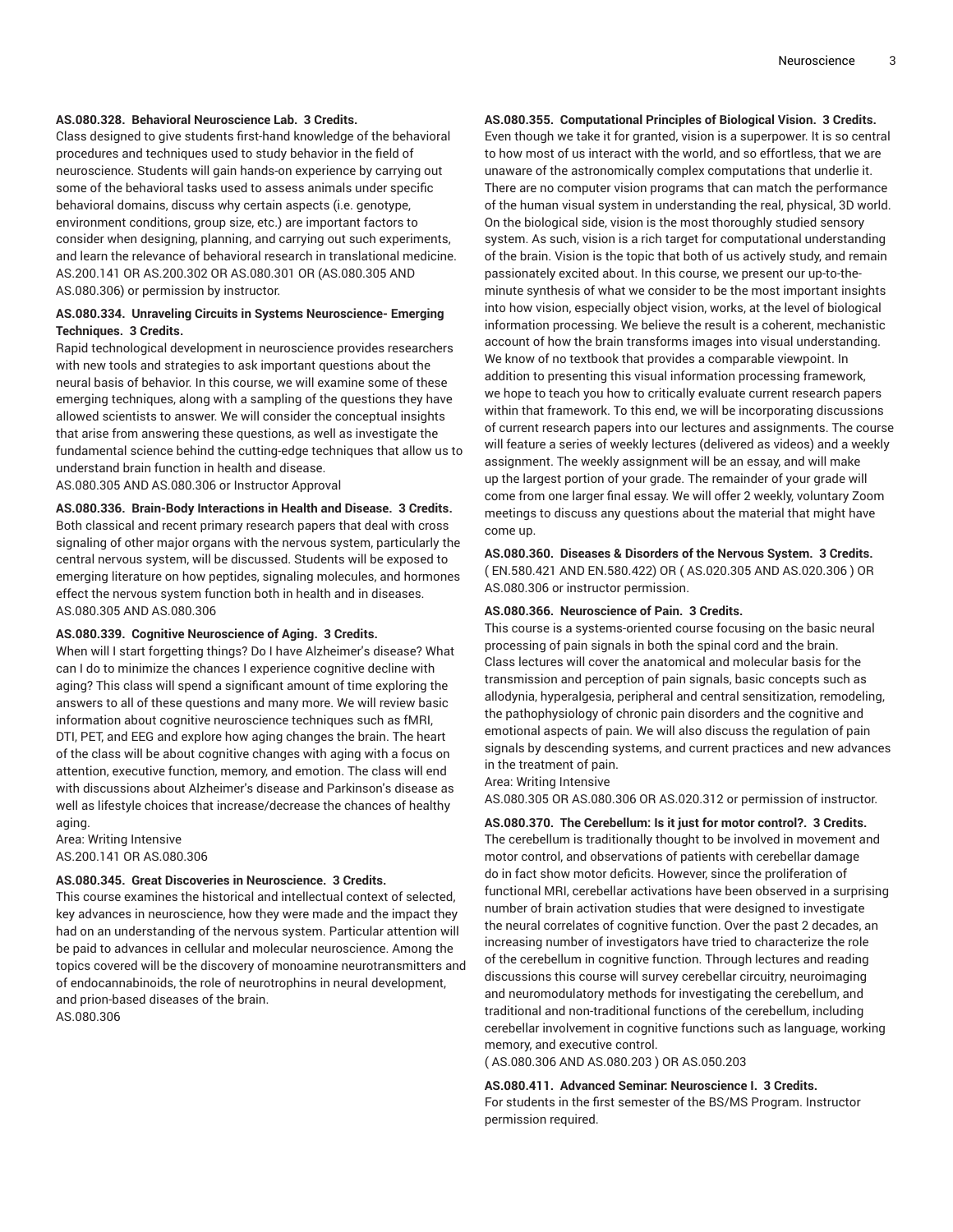# **AS.080.412. Advanced Seminar: Neuroscience II. 3 Credits.**

For students in the 2nd semester of the BS/MS Program. Permission Required.

# **AS.080.413. Advanced Seminar: Neuroscience III. 3 Credits.**

For students in the 3rd semester of the BS/MS Program. Permission Required.

# **AS.080.500. Scientific Communication: Neuroscience. 0.5 Credits.**

Scientific communication is crucial to encouraging engagement with the public and advancing science. The Scientific Communication course consists of a two hour research orientation session held at the beginning of the semester and a two hour exit session held at the end of the semester. In addition to the two in-person sessions, students will work with faculty and peers to hone their ability to communicate complex topics to a broad audience. These interactions will take place over the course of the semester via Blackboard and have a more flexible timeline. See special notes section for specific meeting day/time for the two in-person sessions. Students need to complete two semesters of Scientific Communications. Students are strongly encouraged to only take Scientific Communications when they are either actively involved in research or have completed at least three credits of research. See Neuroscience Research website for more details.

You must request Independent Academic Work using the Independent Academic Work form found in Student Self-Service: Registration > Online Forms.

# **AS.080.505. Practicum in Language Disorders- Community Based Learning. 2 Credits.**

This course provides the opportunity to learn about adult aphasias, language disorders which are one of the most common consequences of stroke. You will receive training in supportive communication techniques and work as a communication partner with an individual with aphasia for two hours per week. Three class meetings for orientation and reading assignments will be held on campus; training and practicum will be conducted at a local aphasia support center. Independent mode of transportation required. Co-listed as AS.050.500 in Cognitive Science. Find out more about the practicum site at https:// www.leagueforpeople.org/scale.

You must request Independent Academic Work using the Independent Academic Work form found in Student Self-Service: Registration > Online Forms.;Students must have earned an A- or Better in AS.050.105 OR AS.050.203 OR AS.080.203 OR AS.050.311, or obtain instructor's permission.

# **AS.080.511. Independent Study. 1 - 3 Credits.**

You must request Independent Academic Work using the Independent Academic Work form found in Student Self-Service: Registration > Online Forms.

# **AS.080.531. Research Neuroscience-Freshmen. 1 - 3 Credits.**

Students will receive a hands-on experience conducting Neuroscience Research. In addition to participating in laboratory research students are required to submit a research style paper summarizing their work (https://krieger.jhu.edu/neuroscience/research/research-paperguidelines/). Students are also strongly encouraged to take Scientific Communication when they are either actively involved in research or have completed at least three credits of research. See the Neuroscience Research website for more details (https://krieger.jhu.edu/neuroscience/ research/research-credit-requirements/).

You must request Independent Academic Work using the Independent Academic Work form found in Student Self-Service: Registration > Online Forms.

# **AS.080.534. Neuroscience Research- Freshmen. 1 - 3 Credits.**

Students will receive a hands-on experience conducting Neuroscience Research. In addition to participating in laboratory research students are required to submit a research style paper summarizing their work (https://krieger.jhu.edu/neuroscience/research/research-paperguidelines/). Students are also strongly encouraged to take Scientific Communication when they are either actively involved in research or have completed at least three credits of research. See the Neuroscience Research website for more details (https://krieger.jhu.edu/neuroscience/

research/research-credit-requirements/). You must request Independent Academic Work using the Independent Academic Work form found in Student Self-Service: Registration > Online Forms.

# **AS.080.541. Research Neuroscience – Neuroscience Majors. 1 - 3 Credits.**

Students will receive a hands-on experience conducting Neuroscience Research. In addition to participating in laboratory research students are required to submit a research style paper summarizing their work (https://krieger.jhu.edu/neuroscience/research/research-paperguidelines/). Students are also strongly encouraged to take Scientific Communication when they are either actively involved in research or have completed at least three credits of research. See the Neuroscience Research website for more details (https://krieger.jhu.edu/neuroscience/ research/research-credit-requirements/).

You must request Independent Academic Work using the Independent Academic Work form found in Student Self-Service: Registration > Online Forms.

# **AS.080.544. Research Neuroscience – Neuroscience Majors. 1 - 3 Credits.**

Students will receive a hands-on experience conducting Neuroscience Research. In addition to participating in laboratory research students are required to submit a research style paper summarizing their work (https://krieger.jhu.edu/neuroscience/research/research-paperguidelines/). Students are also strongly encouraged to take Scientific Communication when they are either actively involved in research or have completed at least three credits of research. See the Neuroscience Research website for more details (https://krieger.jhu.edu/neuroscience/ research/research-credit-requirements/).

You must request Independent Academic Work using the Independent Academic Work form found in Student Self-Service: Registration > Online Forms.

# **AS.080.555. Neuroscience DUS Approved Research. 1 - 3 Credits.** TBA

You must request Independent Academic Work using the Independent Academic Work form found in Student Self-Service: Registration > Online Forms.

#### **AS.080.582. Neuroscience: Internship. 1 - 3 Credits.**

You must request Independent Academic Work using the Independent Academic Work form found in Student Self-Service: Registration > Online Forms.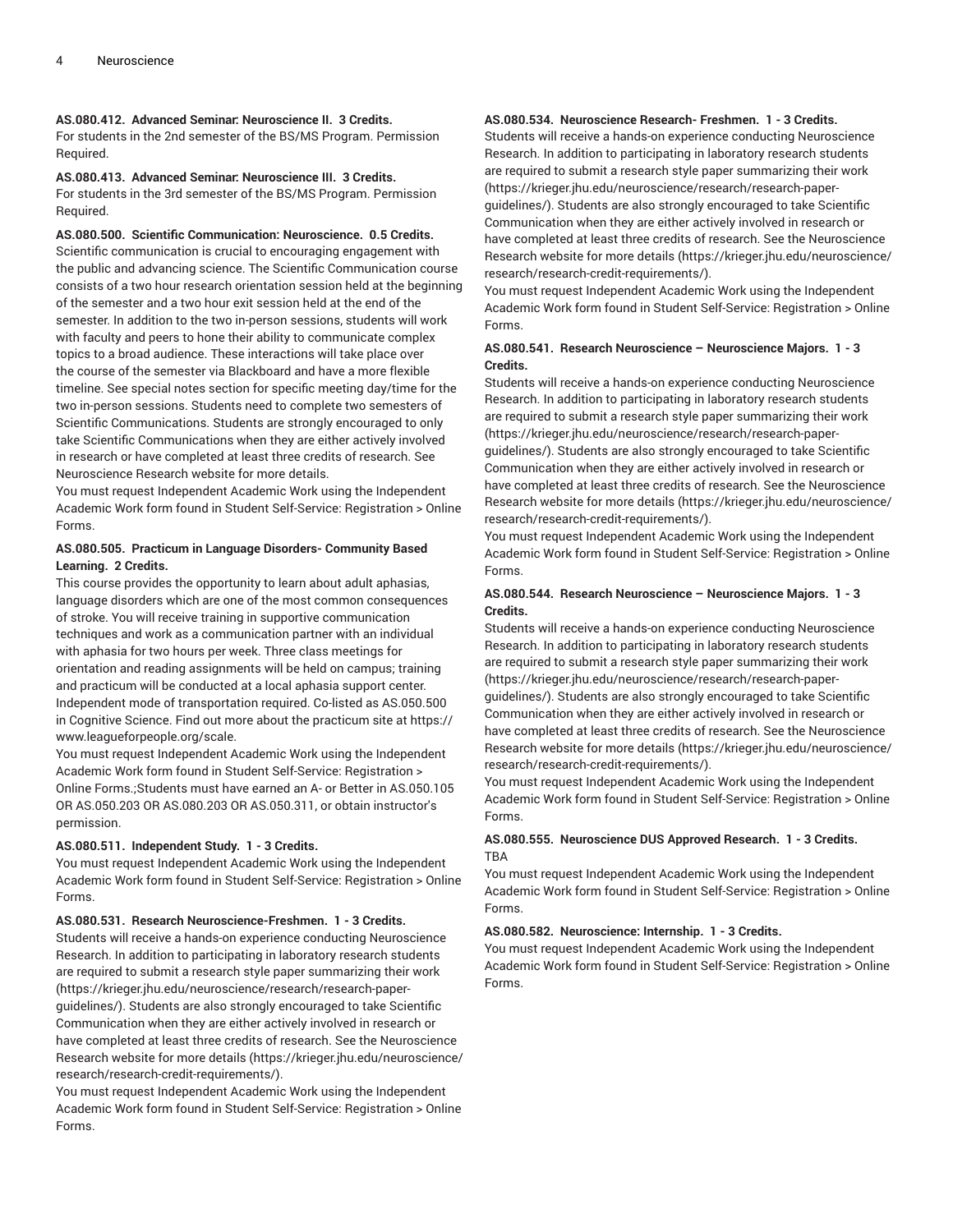# **AS.080.592. Research Neuroscience – Freshmen. 1 - 3 Credits.**

Students will receive a hands-on experience conducting Neuroscience Research. In addition to participating in laboratory research students are required to submit a research style paper summarizing their work (https://krieger.jhu.edu/neuroscience/research/research-paperguidelines/). Students are also strongly encouraged to take Scientific Communication when they are either actively involved in research or have completed at least three credits of research. See the Neuroscience Research website for more details (https://krieger.jhu.edu/neuroscience/ research/research-credit-requirements/).

You must request Independent Academic Work using the Independent Academic Work form found in Student Self-Service: Registration > Online Forms.

# **AS.080.594. Research Neuroscience – Neuroscience Majors. 1 - 3 Credits.**

Students will receive a hands-on experience conducting Neuroscience Research. In addition to participating in laboratory research students are required to submit a research style paper summarizing their work (https://krieger.jhu.edu/neuroscience/research/research-paperguidelines/). Students are also strongly encouraged to take Scientific Communication when they are either actively involved in research or have completed at least three credits of research. See the Neuroscience Research website for more details (https://krieger.jhu.edu/neuroscience/ research/research-credit-requirements/).

You must request Independent Academic Work using the Independent Academic Work form found in Student Self-Service: Registration > Online Forms.

#### **AS.080.601. Neuroeconomics -Graduate Level.**

Every day decisions often require us to weigh the costs and benefits of engaging in a particular course of action in order to obtain some expected outcome. Unfortunately, we often lack the information necessary to obtain our desired goal with complete certainty. Economists have long been interested in understanding human decision-making under these circumstances. In parallel, neuroscientists have made great strides at describing the underlying neural basis of simple decision-making. However, despite much progress in both fields, our understanding of how the brain makes decisions is incomplete. In order to strengthen and further research in both fields, the interdisciplinary field of Neuroeconomics arose. This course will survey the field of Neuroeconomics focusing on theoretical concepts developed by economists and the role these theories are playing in guiding current experimental neuroscience. Only graduate students can register for this course. Instructor signature is required.

# **AS.080.610. Experiential Learning: HopKids – Kennedy Krieger Institute.**

This experiential learning experience provides the opportunity to learn and interact with children recovering from brain, spinal, and musculoskeletal injuries. Students will travel to the Kennedy Krieger Institute to volunteer in the Child Life Department where they will participate in a variety of therapeutic activities including playing with the children and helping them achieve goals on Saturdays (days/times TBA). Students will gain valuable clinical experience while learning patient empathy. Students MUST attend a mandatory orientation and a mandatory exit session held on the Homewood campus (see section web notes for days/times). Students are required to present a written description of their experiences and to discuss their experiences at the exit session. Transportation will be provided by the JHMI shuttle. No credit - S/U Grading Only

# **AS.080.612. Experiential Learning: KEEN (Kids Enjoying Exercise Now).**

In this experiential learning experience, students will work with children who have a variety of neurological disabilities, including autism, cerebral palsy and Down syndrome through exercise and recreational activities. We partner with the KEEN (Kids Enjoy Exercise Now), a nonprofit organization. Student "coaches" will receive a profile for the KEEN athlete that they will pair up with during a session. Students will receive initial training and then select 4 sessions to attend. Sessions are held on the first and third Sunday of each month during the semester at KEEN centers in Maryland. Students MUST attend a mandatory orientation and a mandatory exit session held on the Homewood campus (see section web notes for days/times). Students are required to present a written description of their experiences and to discuss their experiences at the exit session. Transportation will be via student carpools using Zipcars, personal vehicles or Hop Vans. No credit - S/U Grading Only

# **AS.080.614. Experiential Learning: Making Neuroscience Fun.** The goal of Making Neuroscience Fun (MNF), a community outreach program, is to educate Baltimore city and county elementary school students, on how to achieve good mental health by focusing on the role the brain plays in our Social, Physical, Emotional and Cognitive (SPEC) health. The MNF- Brain Health: It's SPECtacular program focuses on using scientific research as the foundation for developing information about mental health and relaying the information in an age-appropriate manner. The elementary school students (pre-K through 5th grade) learn about their brain and how to keep it healthy and our students learn valuable communication skills. Hopkins students will receive initial training and certification on content & presenting skills prior to participating and will then be part of the new launch of the program. In order to participate, students must be available either 7am-11am or 11am-3pm at least one day per week, Monday-Friday. Students MUST attend a mandatory orientation and a mandatory exit session held on the Homewood campus (see section web notes for days/times of the orientation/exit sessions). Transportation to the schools will be via student carpools using Zipcars or personal vehicles. No credit - S/U Grading Only

#### **AS.080.616. Experiential Learning: HopKids- Children's Center.**

This experiential learning experience provides students the opportunity to learn, play and interact with children receiving treatment in over 20 different specialties including dermatology, endocrine, GI, immunology, urology, plastics and hematology. Students will volunteer in outpatient clinics at the Johns Hopkins Children's Center where they will encourage, provide developmentally supportive play for children and participate in a variety of activities including art projects, coloring, board games, and reading. Students will gain valuable clinical experience and be exposed to a wide range of children with a variety of diseases/illnesses. Students MUST attend a mandatory orientation and a mandatory exit session held on the Homewood campus (see section web notes for days/times. Students will sign up for 5 shifts on a first-come, first-serve basis after the mandatory orientation. Shifts are Mondays 1pm-3pm, Tuesdays 10am-12pm, Wednesdays 1pm-3pm, Thursdays 10am-12pm and Fridays 10am-12pm throughout the semester. Students are required to present a written description of their experiences and to discuss their experiences at the exit session. Volunteer shifts will take place at outpatient clinics in the Rubenstein Child Health Building. Transportation will be provided by the JHMI shuttle. No credit - S/U Grading Only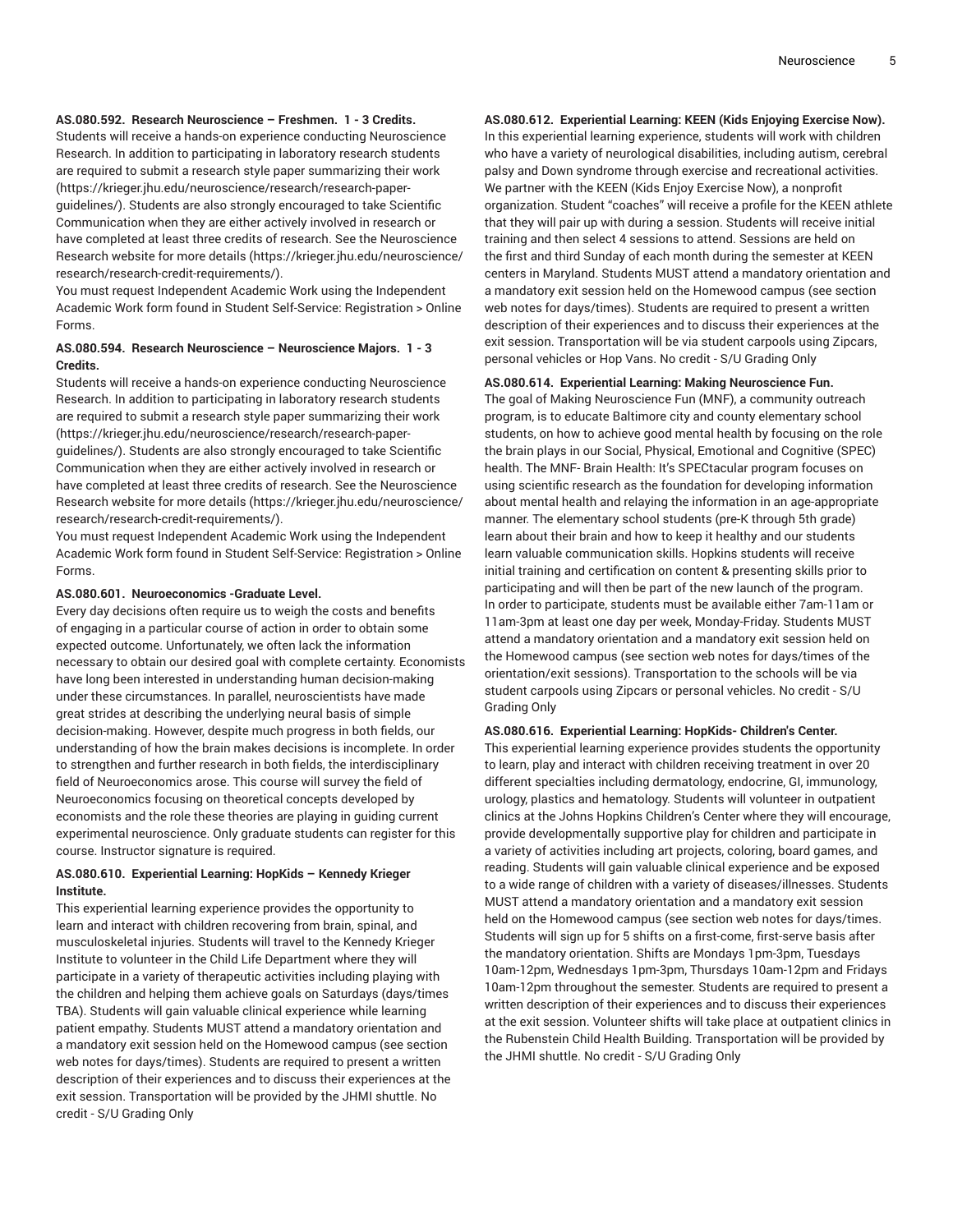# **AS.080.618. Experiential Learning: Helping an Aging Community: Social and Cognitive Support for Seniors.**

This experiential learning opportunity provides a hands-on experience, working side-by-side with elderly individuals at the Keswick Multi-care Center and the Roland Park Place. Students will have a chance to interact with residents that have both short-term and long-term cognitive and physical impairments. The residents typically live on the premises but may also be participating in a daytime care only program. Students will interact with the residents in various enriching ways in order to develop a better understanding of how our mind and body ages with time. Students will gain hands-on experience working with residents with dementia, Alzheimer's and other cognitive impairments that effect the body and the brain. 4 students per semester. Students MUST attend a mandatory orientation and a mandatory exit session to be held onsite (Day/Time TBD). Students are required to provide a written description of their experiences and to discuss their experiences at the exit session. Time Commitment: 2-3 hours a week for the entire semester. Must provide medical immunization records to include- flu shot and PPD (tuberculosis). Transportation will be provided by the JHMI shuttle. No credit - S/U Grading Only

#### **AS.080.620. Theoretical and Computational Neuroscience.**

The objective of this class is to introduce fundamentals of quantitative neuroscience. The focus is on understanding basic information processing in neurons and networks of neurons, with some more advanced topics added. Knowledge of basic calculus and linear algebra is required.

# **AS.080.630. Bodian Seminar Series.**

The Bodian Seminar is an interdisciplinary colloquium for discussion of current research into the neural basis of mental processes. Leading researchers, generally from outside the University, are invited to give lectures, which will be announced per e-mail. Undergraduate students who register for this course are asked to study a publication by the speaker, as provided with the announcement, and to prepare a question for each speaker together with a brief discussion of the possible answers. Permission required for undergraduate students.

#### **AS.080.631. Bodian Seminar Series.**

Graduate students and Seniors with instructor permission. The Bodian Seminar is an interdisciplinary colloquium for discussion of current research into the neural basis of mental processes. Leading researchers, generally from outside the University, are invited to give lectures. About 12 lectures are scheduled per semester (see http://www.mb.jhu.edu/ seminars.asp). Speakers, titles of lectures, and dates are announced to participants per e-mail. The announcements also include links to one or two recent publications of the speaker. Undergraduate students who register for this course are asked to study these papers and to prepare a question for each speaker together with a brief discussion of the possible answers. Question and discussion have to be in writing and turned in the day before the lecture. Undergraduates must e-mail the instructor for permission (cfetsch@jhu.edu) prior to registering for the course.

# **AS.080.660. Commencement Project.**

This course is for BA/MS students that have completed their year of research and are now working on their final thesis. In this course, students devote their semester to preparing their final thesis documentation and move forward with their Master's Thesis Defense which is the last piece to the program. This course is for BA/MS student only and students should only register for this course in their last semester in the program.

# **AS.080.849. Teaching Practicum.**

Permission required. Graduate students only.

#### **AS.080.850. Mentored Research: Neuroscience I.**

For students in the BS/MS Program first semester. Permission required.

#### **AS.080.851. Mentored Research: Neuroscience.**

Permission Required. For students in the BS/MS Program. Area: Writing Intensive

#### **AS.080.852. Mentored Research: Neuroscience II.**

For students in the BS/MS Program second semester. Permission required.

#### **ME.440.300. Research Practicum. 0 Credits.** N/A

**ME.440.301. Research in Neuroscience (Undergraduate). 1 Credit.** N/A

#### **ME.440.699. Neuroscience Elective. 0 Credits.**

For Medical Students only. Specialized Topics in Neuroscience. Refer to Medical Student Electives Book located at https:// www.hopkinsmedicine.org/som/students/academics/electives.html.

**ME.440.701. Diseases of the Brain. 0 Credits.**

**ME.440.702. Cellular Substrates of Learning and Memory. 1 Credit.**

# **ME.440.705. Cellular and Molecular Basis of Neural Development II. 1.5 Credits.**

This is a seminar and reading course devoted to the discussion of the cellular and molecular processes underlying neuronal development.

# **ME.440.707. Molecular Mechanisms in Synaptic Transmission. 2 Credits.**

An advanced seminar and reading course devoted to the molecular and cellular mechanisms underlying synaptic transmission and the regulation of synaptic plasticity. We will discuss fundamental discoveries in th eareas of synapse formation, transmitter release, vesicle recycling, ribbon synapses, dendritic modulation, LTP/LTD, and homeostatic regulation. Students will present two papers and provide written answers to questions about the assigned reading.

#### **ME.440.709. Neuropharmacology. 1.5 Credits.**

The course will illustrate the use of diverse approaches (molecular, biochemical, electrophysiological and behavioral) to decipher how psychotropic drugs impact the brain. The course will utilize a lecture format for the first two classes and then switch to a "journal club" format in which students will present classic and recent articles. Topics to be covered include: opiates, benzodiazepines, antipsychotic drugs, and antidepressant drugs.

# **ME.440.710. Molecular Mechanisms Of Cell Death: Necrosis To Apoptosis. 0 Credits.**

# **ME.440.711. Cellular and Molecular Basis of Neural Development I: Neuronal Differentiation. 1.5 Credits.**

A seminar and reading course devoted to the discussion of the cellular and molecular processes underlying neuronal development. Topics include cell proliferation and migration, nervous system patterning, differentiation of neurons and glia, morphogen and growth factor signaling mechanisms, neuronal polarity, and neural stem cell biology. Examples from vertebrate and invertebrate model systems will be covered. This course is designed to complement The Cellular and Molecular Basis of Neural Development II: Axon Guidance and Synaptogenesis, offered alternate years.

# **ME.440.712. Science, Ethics and Society. 0.5 Credits.**

This is a required course for first year Neuroscience students. The course format will consist of focused discussions with the course director and rotating faculty on pre-assigned case studies and more informal discussions about various topics.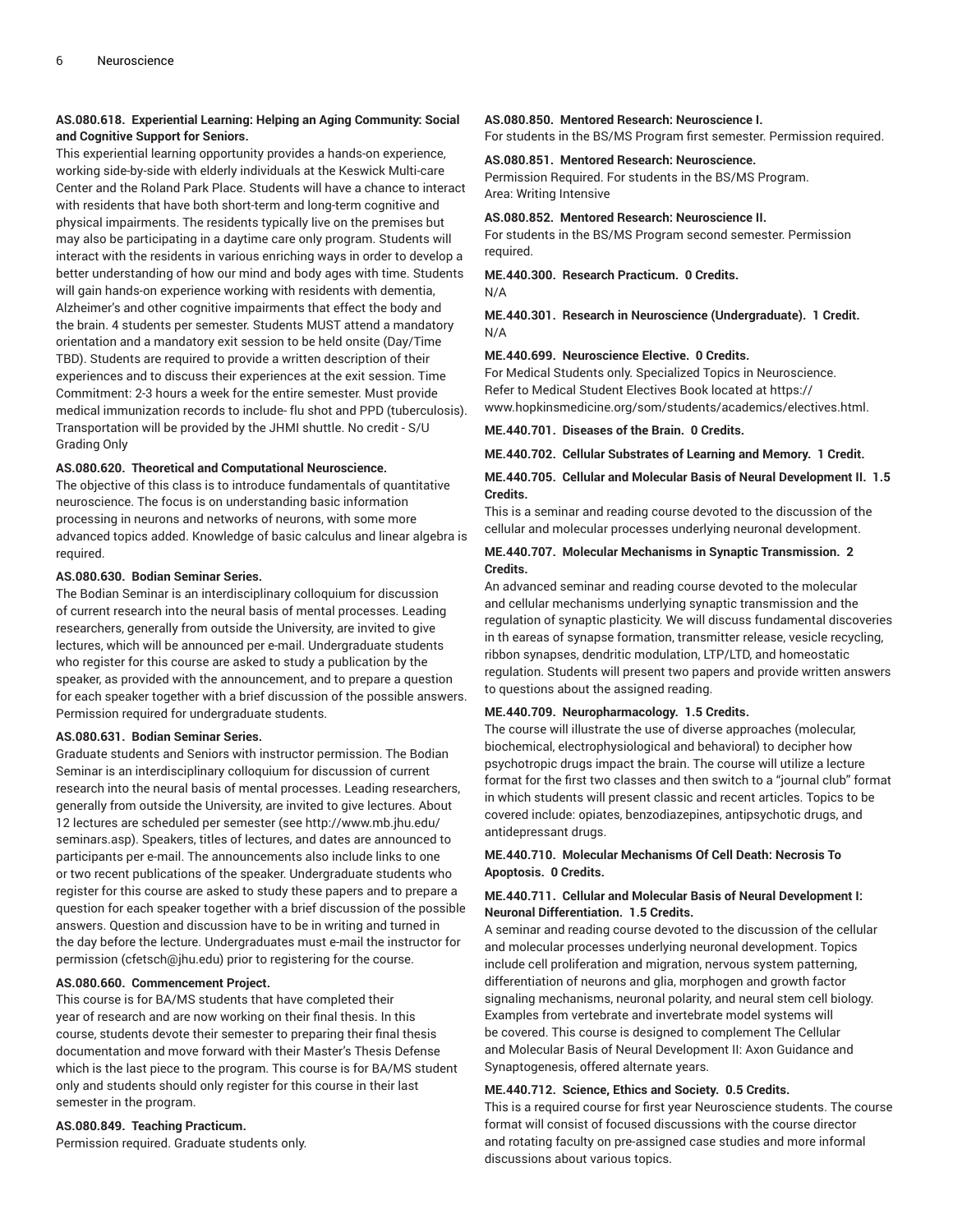#### **ME.440.715. Trends in the Neurobiology of Aging. 0.5 Credits.**

This course will reveiw recent research progress in the fields of agin and neurodegenerative disorders with coverage of cellular, moleular, and systems neuroscience.

#### **ME.440.718. Neurobiology. 1 Credit.**

For Non-Neuroscience Program students only. This course provides a comprehensive introduction to cellular and molecular neurobiology. Areas covered by the basic science faculty include the following: Neural development (cell specificaion, differentiation, axon guidance, synapse formation); Cellular electrophysiology (ionic conductances, resting potential, action potentials); Molecular biology of synaptic transmission (neurotransmitters and receptors); Sensory transduction (phototransduction, other sensory systems); Synaptic plasticity (mechanisms of synapse modification); and Cellular basis of neurological and psychiatric disorders.

#### **ME.440.720. The Retinal Ganglion Cell. 0 Credits.**

# **ME.440.721. Development and Function of the Spinal Cord Circuitry. 0 Credits.**

# **ME.440.722. Visual System. 0 Credits.**

From outer segments of photoreceptors to the Fusiform Face Area of the cerebral cortex we hav ecome to understand how the visual system works at each of many fundamental levels. This course examines the basis for perception of visible objects at each of these levels. We will use teh secondary literature (scientific reviews) to accent the hard-won truths about visual system functional organization and to highlight ongoing controversies. Students will be led through carefully chosen reviews in a series of lectures and written summaries prepared by faculty. Three exams and a final exam will test students not on their memorization of minutiae but on their understanding of fundamental principles.

#### **ME.440.723. Writing About the Brain. 3 Credits.**

The goal of this course is to train working neuroscientists to effectively and clearly communicate ideas aboout nervous system function of a general audience

#### **ME.440.724. Neuroscience Career Skills. 1 Credit.**

This course is intended to help graduate students in the Neuroscience Graduate Program obtain an appreciation of options, challenges, and steps towards careers in the field of neuroscience.

#### **ME.440.725. Neurobiology of Substance Abuse Disorders. 0 Credits.**

# **ME.440.726. The Hypothalamus: The Brain's Master Homeostat. 1.5 Credits.**

The hypothalamus is he central regulator of a broad range of homeostatic behaviors essential to survival, and plays a key role in controlling emotional and appetitive behaviors. This course offers an overview of both historical and recent work on this vital brain region. Topics covered will include the evolution and development of the hypothalamus, control of circadian rhythms and sleep, regulation of hunger and body temperature, as well as hypothalamic regulation of sexual, defensive, and affiliative behavior.

#### **ME.440.727. Brain Diseases: Neurodevelopmental Diseases. 2 Credits.**

This course will consider the emerging unity of approaches and concepts in understanding a range of brain diseases such as schizophrenia, bipolar disorder, autism and related disorders.

# **ME.440.728. Brain Diseases: Neurodegenerative Diseases. 2 Credits.**

The course will provide an in-depth examination of the biology of the classic neurodegenerative diseases such as Huntington's disease, Parkinson's disease, ALS and Alzheimer's disease, and other diseases may be considered depending on student and faculty interest.

# **ME.440.729. Emerging Strategies in Understanding Innate Behaviors. 0 Credits.**

This course will focus on the neural control of homeostatic, appetitive and emotional behaviors, with an emphasis on the pypothalamus. It offers an overview of bothhistorical and recent work on this vital brain region. Topics covered will include the evolution and development of the hypothalamus, control of circadian rhythms and sleep, regulation of hunger and body temperature, as well as hypothalamic regulation of sexual, defensive, and social behavior. Each class will include 20-30 minutes of introductory lecture, followed by in-class discussion of 2 relevant recent papers. The final grade will be based on class participation and one 6- page review article or mock grant proposal on any related topic. An optional lecture on good grant writing practices will also be offered.

# **ME.440.730. Submitting Your First Paper. 0.5 Credits.**

This course is taught by Neuroscience Training Program faculty and provide "how to" training and guidance to second year Neuroscience students.This course covers: knowing when you are ready to write, getting started, writing transparent methods, generating figures, writing an effective discussion section, citation manager, writing for rigor and reproduciblity, choosing appropriate statistics, how to choose a journal, peer review, and how to respond to reviews.

#### **ME.440.800. Research in Neuroscience. 0 Credits.** Research in Neuroscience.

#### **ME.440.801. Readings in Neuroscience (Journal Club). 1 Credit.**

A weekly talk on current literature topics of special interest. Students present either journal articles or their own research depending on their year in the program.

# **ME.440.802. Current Topics in Neuroscience (Research Seminar). 1 Credit.**

Weekly lecture on current research by active researchers. Topics are chosen so that an overall balance of subjects in neuroscience are covered in the course of a year. Students receive a reading list before the seminar and will be given an opportunity to meet with outside speakers.

#### **ME.440.803. Teaching in Neuroscience. 0 Credits.** TBD

**ME.440.804. Directed Readings in Neuroscience. 0 Credits.** Independent course work, directed by assigned faculty member.

**ME.440.807. Topics in Somatosensory Research. 0 Credits.** TBD

**ME.440.808. Physiology of Sensory Transduction. 1.5 Credits.** A reading/presentation course focusing on visual and chemical transductions. The electrophysiological approach will be emphasized. A couple of long or several short papers will be presented and discussed by students each week.

# **ME.440.810. Readings In Systems Neuroscience. 1 Credit.**

A weekly talk on current literature topics of special interest. Students present journal articles for discussion.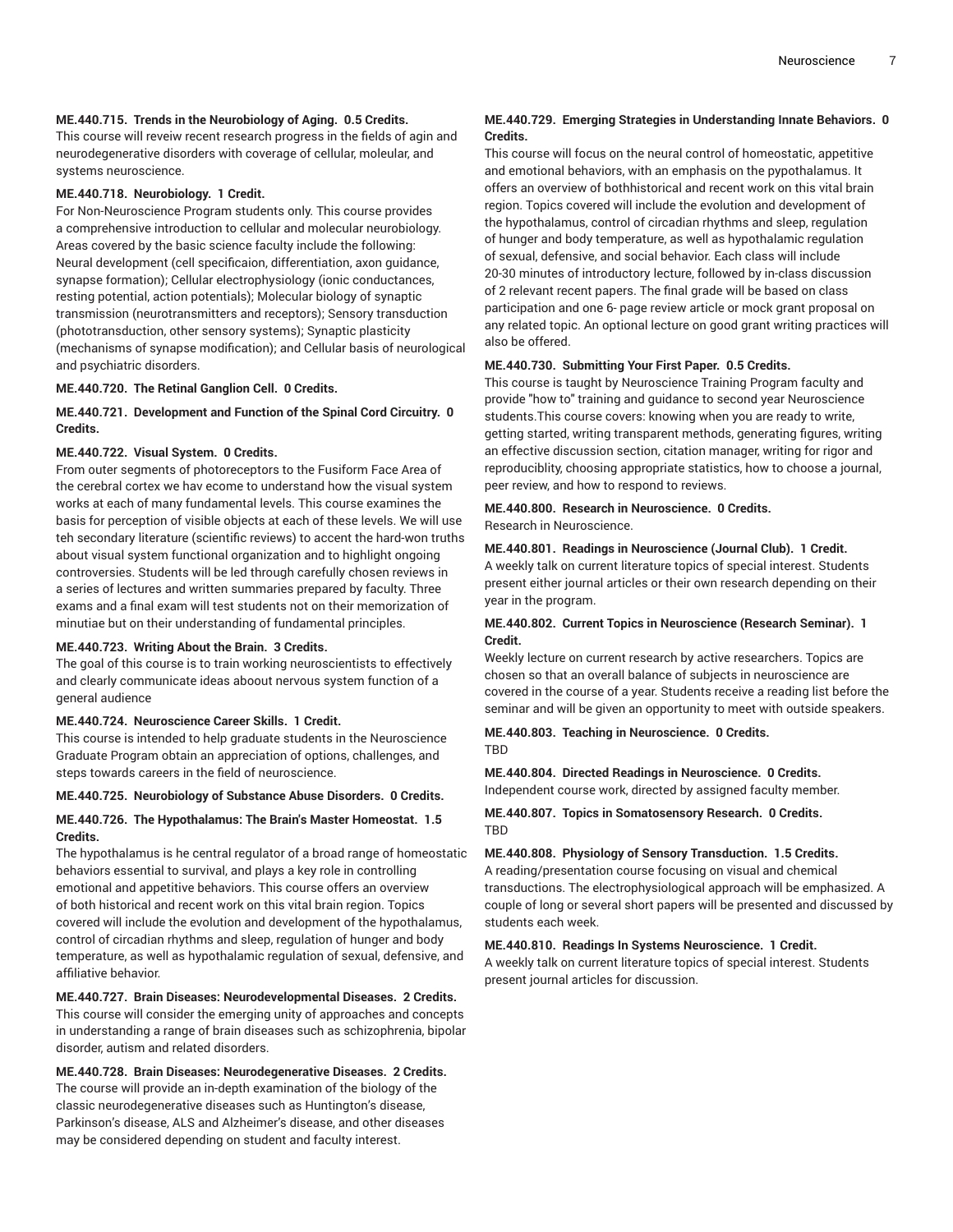# **ME.440.811. Neuroscience Cognition I. 4.5 Credits.**

This is the first half of a 4-quarter course on the cellular and molecular basis of neural function adn the neural basis of perception, cognition, and behavior. Topics covered in this half include (1) development and structure of the nervous system, (2) cellular neurophysiology, (3) neural signaling and coding, and (4) audition, vocalization, and language. Lectures will be presented by faculty in the Neuroscience, Neurology, Biomedical Engineering, Psychology, and Cognitive Science departments. The course will also include discussion sections based current literature and several neurotechniques sessions designed to familiarize student with current experimental approaches in cellular, systems and molecular neurosciences. This course is required of all students in the Neuroscience Graduate Program.

#### **ME.440.812. Neuroscience Cognition II. 4.5 Credits.**

This is the second half of a 4-quarter course on the cellular and molecular basis of neural function and the neural basis of perception, cognition, and behavior. Topics covered in this half include (1) perception of objects, space, and self, (2) movement and balance, (3) learning and memory, (4) neurological and psychiatric disorders, and (5) global function in the nervous system. Lectures will be presented by faculty in the Neuroscience, Neurology, Biomedical Engineering, Psychology, and Cognitive Science Departments. The course will also have a laboratory component. This course is required of all students in the Neuroscience Graduate Program.

# **ME.440.813. Current Issues in Systems and Cognitive Neuroscience. 1 Credit.**

The mammalian brain is an information processing system without parallel. It excels at recognizing objects and substances, reconstructing space, making decisions, and controllig complex behaviors. The neural mechanisms underlying these abilities are studied by a large community of systems and cognitive neuroscientists. This research has generated a rapidly evolving field of high-profile discoveries and lively debates between competing laboratories. Our course aims to convey a clear sense of this field by focusing on current experimental and conceptual controversies regarding organization and function in the primate nervous system. Each week will focus on a different topic represented by two or more recent papers (selected by an instructor) reflecting timely questions or opposing points of view. Students will present the papers informally and direct a debate over the relative merits of hte conflicting view points.

# **ME.440.814. Research in Neuroscience (BCMB). 0 Credits.** Thesis Research

# **ME.440.815. Stem Cells: Unit of Development and Unit of Regeneration. 0 Credits.**

This is a seminar and reading course devoted to discussion of different types of stem cells. The course will highlihgt ongoing research at JHU and current advances in the stem cell field.

#### **ME.440.816. Topics in Cortical Plasticity. 0 Credits.**

Experience-dependent changes in cortical synapses and circuits are critical for proper development of the nervous system and for memory storage. This course will focus on recent findings on fundamental mechanisms of plasticity from synapses to circuit level through discussions of recent research papers.

# **ME.440.817. Psychedelics. 0 Credits.**

In this course we will explore the history and uses of psychoactive compounds, the neurobiological basis of their activity, and their potential for healing. Along the way we will attempt to debunk some of the most common myths about this especially controversial class of drugs. Each session, one student will take the lead in discussing the assigned primary research articles (except for 2-3 documentary film sessions, which will take up the whole period). Beyond didactic learning, this graduate level course is designed to hone students' skills in oral presentations, critical thinking, as well as composition and editing of manuscripts.

# **ME.440.818. Bioenergetics, Neuroplasticity and Brain Health. 1 Credit.**

Overindulgent sedentary lifestyles are increasingly common with adverse consequences for trajectories of brain health in current and future generations. This course will review findings from studies of humans and animals that are elucidating the cellular and molecular mechanisms by which energy intake and exercise affect structural and functional neuroplasticity. This topic will be considered from a bioenergetic perspective with emphases on brain evolution, developmental neurobiology, adult neuroplasticity and disorders of mood and cognition. The course will consist of a series of introductory lectures, and subsequent class meetings in which hot topics in the field are discussed.

# **ME.440.819. Rigor, Reproducibility, and Responsibility in Science. 2 Credits.**

In this course, students will learn the professional norms and practices central to a successful scientific career. Also, students will learn about what constitutes scientific misconduct and about proper behavior involving issues of authorship and various conflicts of interest. Students will be exposed to rules, regulations, and ethics relating to animal and human experimentation. Further, participants will learn about how to choose a lab, keep proper records, deliver presentations, and seek funding.

# **ME.440.820. Circuits and Brain Disorders. 2 Credits.**

The course is designed to serve as an introduction to neurodegenerative disorders of the nervous system, and is intended to provide a balance of basic neurobiology, clinical presentation, biomarkers, genetics, and therapeutic approaches. One of the goals would be to highlight the distinct circuitry that is most impacted by each disorder. The curriculum includes: (1) one lecture per week and (2) a coordinated journal club once per week.

**ME.440.821. Readings in Neuroscience Journal Club. 0 Credits.** Neuroscience training program journal club.

**ME.440.822. Computational Principles of Biological Vision. 3 Credits.** This course will present up-to-the-minute synthesis of what are considered the most important insights into how vision, especially object vision, works, at the level of biological information processing. The result will be a coherent, mechanistic account of how the brain transforms images into visual understanding. Also, this course will teach how to critically evaluate current research papers within that framework by incorporating discussions of current papers into the lectures and assignments.

#### **ME.440.823. Grant Writing Skills. 1 Credit.**

The course covers topics such as: writing a clear and compelling specifics aims page; writing a concise background section; preliminary data; stating a clear hypothesis; describing how data will be analyzed and how results will be predicted; power analysis and sufficient sample size; problems and alternatives; devising a budget and justification; and using vertebrate and human subjects.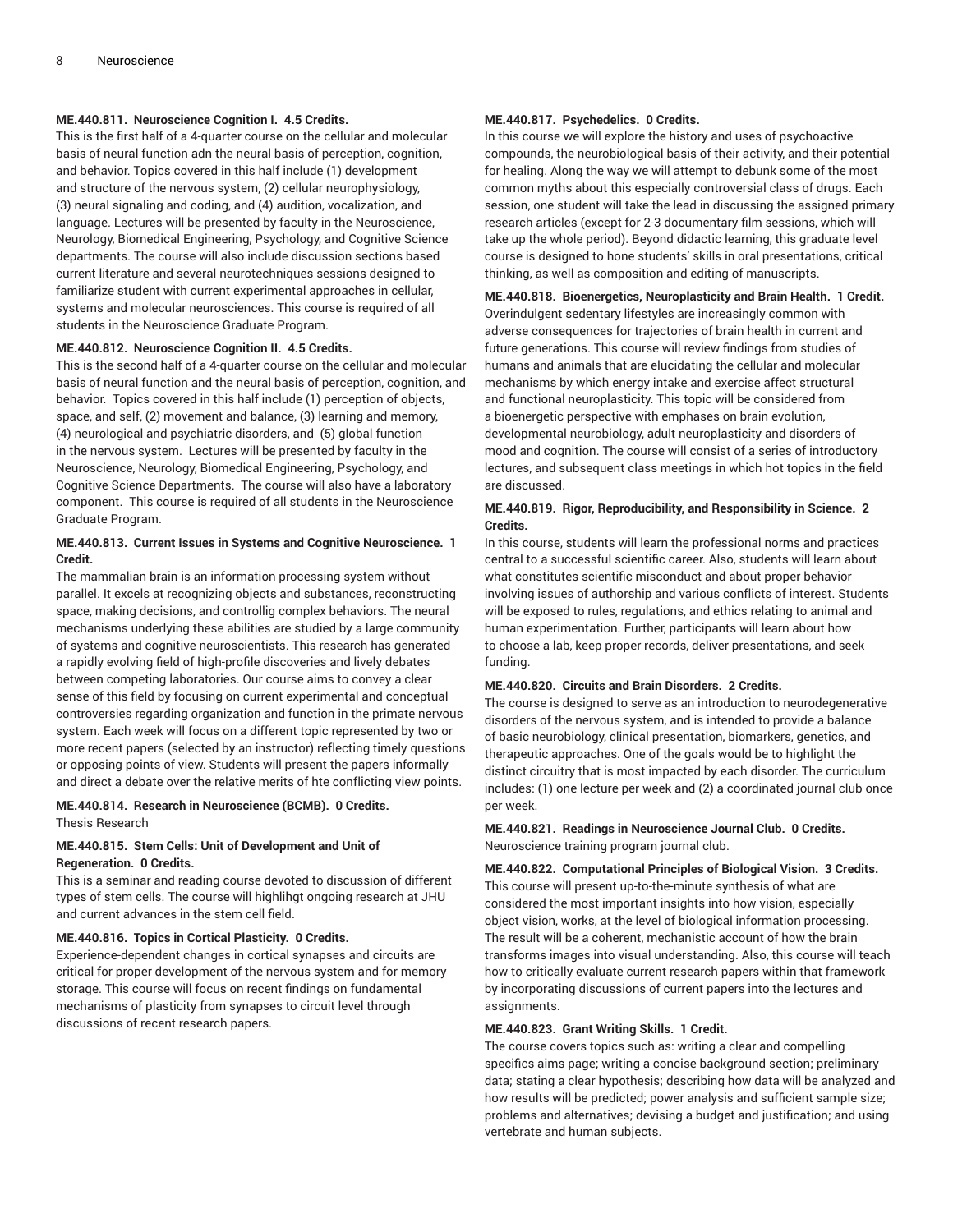# **ME.440.824. Cell Physiology of Visual and Olfactory Transductions. 1 Credit.**

A reading/student presentation course focusing on visual and olfactory transductions studied by single-cell electrophysiology.

# **ME.440.825. Quantitative Neurogenomics. 3 Credits.**

Modern molecular neuroscience involves an understanding of how the organization and use of the genome contributes to the development, structure, and function of the nervous system. Regulation of the genome and gene expression across different cell types, conditions, and spatial domains can provide insight into the functional organization of the brain and the etiopathology of disease. In this course, students will learn, through a combination of didactic, interactive, and hands-on sessions, the basics of genomic and transcriptional data analysis as applied to current questions in neuroscience. Students will outline and develop workflows and algorithms for both bulk and single-cell analysis of gene expression and genomic data using publicly available datasets. Finally, students will explore methods for spatial analysis of gene expression and how application of newer technologies can enhance understanding of anatomy and connectivity.

# **Cross Listed Courses**

# **Behavioral Biology**

**AS.290.400. Comparative Neural Systems and Behavior Research Discussions. 0.5 Credits.**

This course is required concurrently with research in the Comparative Neural Systems Research and Behavior lab. During the scheduled meetings we will discuss scientific papers, policies and procedures, research ethics and other information related to activities in the lab. At the end of the semester, students will present their research in groups. This course is only open to students doing research in the Neural Systems and Behavior Lab.

# **Cognitive Science**

**AS.050.105. Introduction to Cognitive Neuropsychology. 3 Credits.** When the brain is damaged or fails to develop normally, even the most basic cognitive abilities (such as the ability to understand words, or perceive objects) may be disrupted, often in remarkable ways. This course explores a wide range of cognitive deficits, focusing on what these deficits can tell us about how the normal brain works. Topics include brain anatomy and causes of brain damage, reading and spelling deficits, unilateral spatial neglect, hemispheric disconnection, cortical plasticity, and visual perception of location and orientation. Students read primary sources: journal articles that report deficits and discuss their implications.

# **AS.050.315. Cognitive Neuropsychology of Visual Perception: The Malfunctioning Visual Brain. 3 Credits.**

When we think about our ability to see, we tend to think about our eyes, but in fact vision happens mostly in the brain. This course explores the remarkable perceptual deficits that occur when the visual regions of the brain are damaged or fail to develop normally, focusing on what these perceptual malfunctions tell us about normal visual perception. Topics include visual system anatomy and physiology; functional specialization in the lower visual system as revealed by cerebral achromatopsia (color blindness resulting from brain damage) and akinetopsia (impaired motion perception); cortical plasticity in the visual system; spatial deficits in perception and action; and the implications of high-level visual deficits, including prosopagnosia (impaired face recognition), Charles Bonnet syndrome (complex visual hallucinations in blind areas of the visual field), blindsight (accurate responding to visual stimuli despite apparent inability to see them), and aphantasia (lack of visual imagery). AS.050.105 OR AS.050.203 OR AS.080.203 OR AS.050.101 OR AS.200.110 OR AS.200.211 or instructor's permission.

# **AS.050.326. Foundations of Cognitive Science. 3 Credits.**

This course explores general issues and methodologies in cognitive science through the reading of classic works (from Plato and Kant through Skinner and Turing) and recent research articles to begin construction of a coherent picture of many seemingly divergent perspectives on the mind/brain. Recent brain-based computational models serve to focus discussion. Also offered as AS.050.626. Area: Writing Intensive

# **AS.050.332. Developmental Cognitive Neuroscience. 3 Credits.**

In-depth examination of the current literature on cognitive development in the context of developmental cognitive neuroscience. Please see course prerequisites. Meets with AS.050.632.

AS.050.101 OR AS.050.339 OR AS.200.132 OR AS.050.105 OR Instructor's Permission.

# **AS.050.339. Cognitive Development. 3 Credits.**

This is a survey course in developmental psychology designed for individuals with some basic background in psychology or cognitive science, but little or none in development. The course is strongly theoretically oriented, with emphasis on issues of nature, and development psychology as well as relevant empirical evidence. The principle focus will be early development, i.e., from conception through middle childhood. The course is organized topically, covering biological and prenatal development, perceptual and cognitive development, the nature and development of intelligence, and language learning.

# **AS.050.626. Foundations of Cognitive Science.**

Also offered as AS.050.326. This course explores general issues and methodologies in cognitive science through the reading of classic works (from Plato and Kant through Skinner and Turing) and recent research articles to begin construction of a coherent picture of many seemingly divergent perspectives on the mind/brain. Recent brain-based computational models serve to focus discussion. Area: Writing Intensive